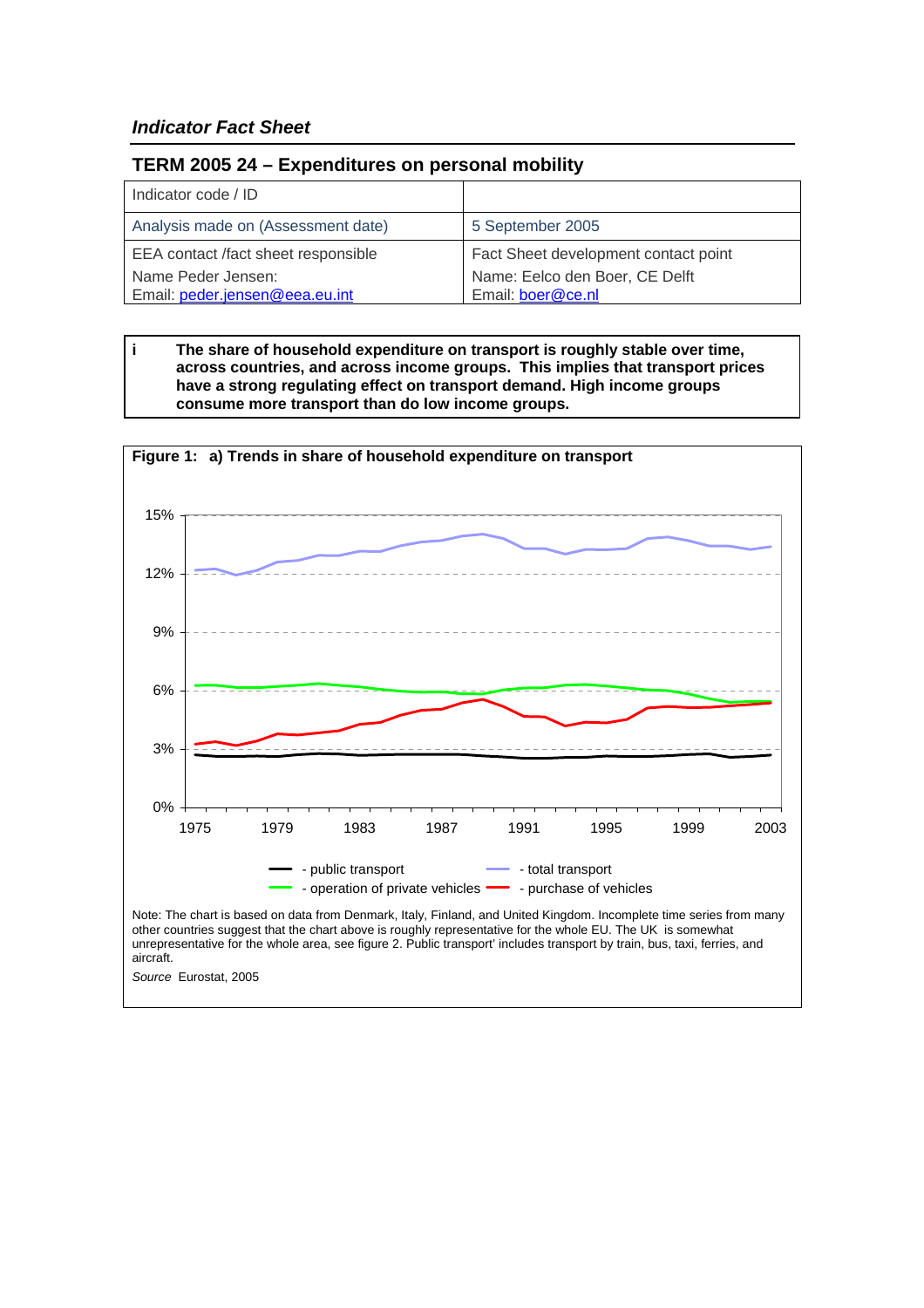<span id="page-1-0"></span>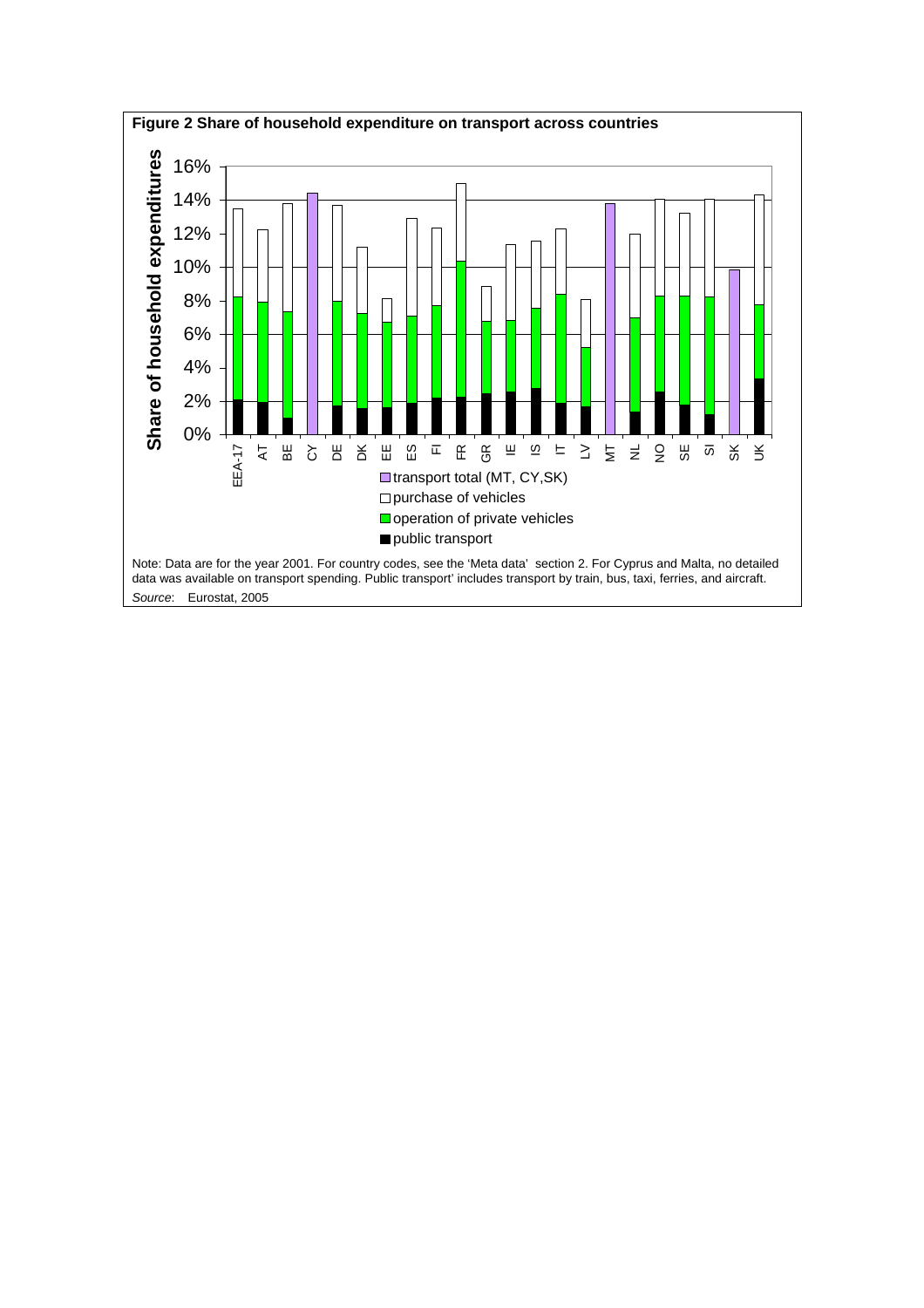

# **Results and assessment**

#### Policy relevance

There are no objectives defined for regulating expenditures on transport.

## Policy context:

There is a generally accepted close link between income and transport expenditure (Bureau of Transportation Statistics, 2000). In general people spend a relatively stable share of their income to transport. Seeing this link, higher transport prices will lead to less transport and consequently reduced pressures on the environment. Conversely, price decreases will lead to increased demand for transport. Transport pricing may thus not only be a tool to reduce the environmental pressure of transport, but also an important tool for transport demand regulation. Internalisation of external cost, a Commission objective from the White Paper (European Commission, 2001) will make people pay for the external cost generated. Initially, this will increase the costs of transport for the user, as the costs of air pollution, climate change and accidents will have to be paid for. In the longer term, the effect on transport prices will be less since pricing policies will reduce the magnitude of external effects through adaptation.

#### Environmental context:

Transport expenditures offer insight into a driver of transport demand, which may through better transport demand management contribute to a better environment.

#### Assessment:

The share of household expenditures on transport appears to be relatively stable across time, countries, and income groups, exceptions left aside. Figure 1 does indicate a slight increasing tendency in the 70's and 80's, a development that was pronounced for Italy and the UK, but not for the rest of the countries, and not for later years, as indicated in table 1. Moreover, the increase seems mainly confined to the budget for vehicle purchase.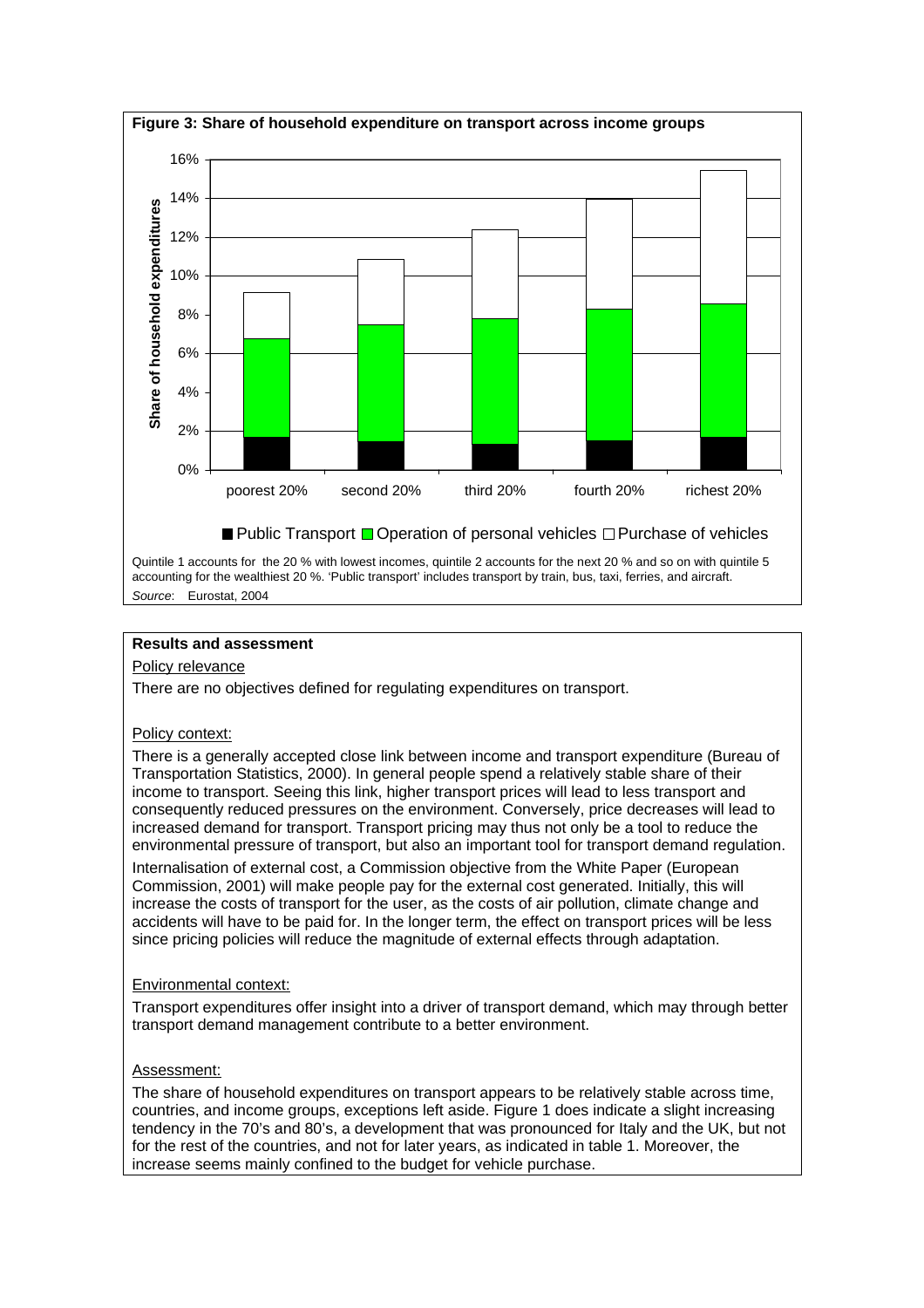The share of spending on transport appears to increase with income, but the difference is largely due to greater spending on vehicle purchase. As wealthier people are more inclined to spend on vehicles as luxuries and status symbols, the greater share of spending could therefore better be attributed to these factors rather than purely transport. Consequently, the share of expenditures on transport is roughly the same across income groups, although some increase with income is discernible. In absolute terms, the expenditures on transport increase with growing incomes, reflecting the increased consumption of transport (e.g. fuel). Variations can be found between social groups, retired people for example spend a good bit less on transport, as do unemployed. Travel budgets are also much lower for households without a car, a situation more common in the lower income groups, and may explain the differences among income groups. With the rise in car owner ship in recent times, fewer households have no car, and the average share of expenditures spent on (car) transport would be expected to rise, which may alternatively explain the small rise.

If the share of income allocated to transport is constant for the different groups in society, increasing the prices (internalisation) becomes a useful tool for governments to influence transport volumes. When transport prices increase less than incomes, which has been the case in recent years, transport becomes more affordable, and with a stable share of the income allocated to transport, transport volumes increase. However, it is also believed that people not only spend a (roughly) stable share of their budget on transport, but also a stable share of their time (Bureau of Transportation Statistics, 2000<sup>[1](#page-3-0)</sup>). As a consequence, travel *speed* also becomes an important determinant of transport demand, along with costs.

With stable transport prices, the decoupling objective of the European Commission may not be easily achieved. As incomes generally increase about 2 % per year, transport expenditures will increase given a constant share of income devoted to transport, leading to greater transport volumes. This puts the decoupling objective under pressure while also increasing pressure on the environment.

Another important consequence is that policy instruments that reduce the environmental impact of the vehicle while simultaneously reducing the consumer price (e.g. by making cars more fuelefficient) will sooner or later create a rebound effect: the consumers will 'use up' their constant transport budget by simply driving more. In the long run, consumers will turn the reduced costs into greater opportunities for example by accepting jobs at a greater distance from their home, leading to greater commuting distance.

#### **References**

 $\overline{a}$ 

Bureau of Transportation Statistics, 2000. *Regularities in Travel Demand : An International Perspective*, Andreas Schafer in Journal of Transportation and Statistics, Volume 3 Number 3, US Bureau of Transportation Statistics 2000. Journal is available on the web: http://www.bts.gov/publications/journal\_of\_transportation\_and\_statistics/volume\_03\_number\_03/

Eurostat, 2003 *Household Budget Surveys in the EU - Methodology and recommendations for harmonisation – 2003.* Eurostat, 2003, Methods and Nomenclatures collection. [http://europa.eu.int/comm/eurostat/Public/datashop/print-catalogue/EN?catalogue=Eurostat&product=KS-](http://europa.eu.int/comm/eurostat/Public/datashop/print-catalogue/EN?catalogue=Eurostat&product=KS-BF-03-003-__-N-EN)[BF-03-003-\\_\\_-N-EN](http://europa.eu.int/comm/eurostat/Public/datashop/print-catalogue/EN?catalogue=Eurostat&product=KS-BF-03-003-__-N-EN)

Eurostat, 2004 *Structure of consumption expenditure by income quintile (COICOP level 2) (per thousands)*, /theme3/hbs/struc/s\_crois/t223, Eurostat, New Cronos, 2004

Eurostat, 2005 Structure of final consumption expenditure (millions of 1995 Euro) (COICOP), Theme 2, National Accounts section. Data set: B\_CO3\_k, downloaded with 'data explorerr' from the website of Eurostat, July 2005

<span id="page-3-0"></span> $1$  The source reviews much of the literature on regularities in travel demand.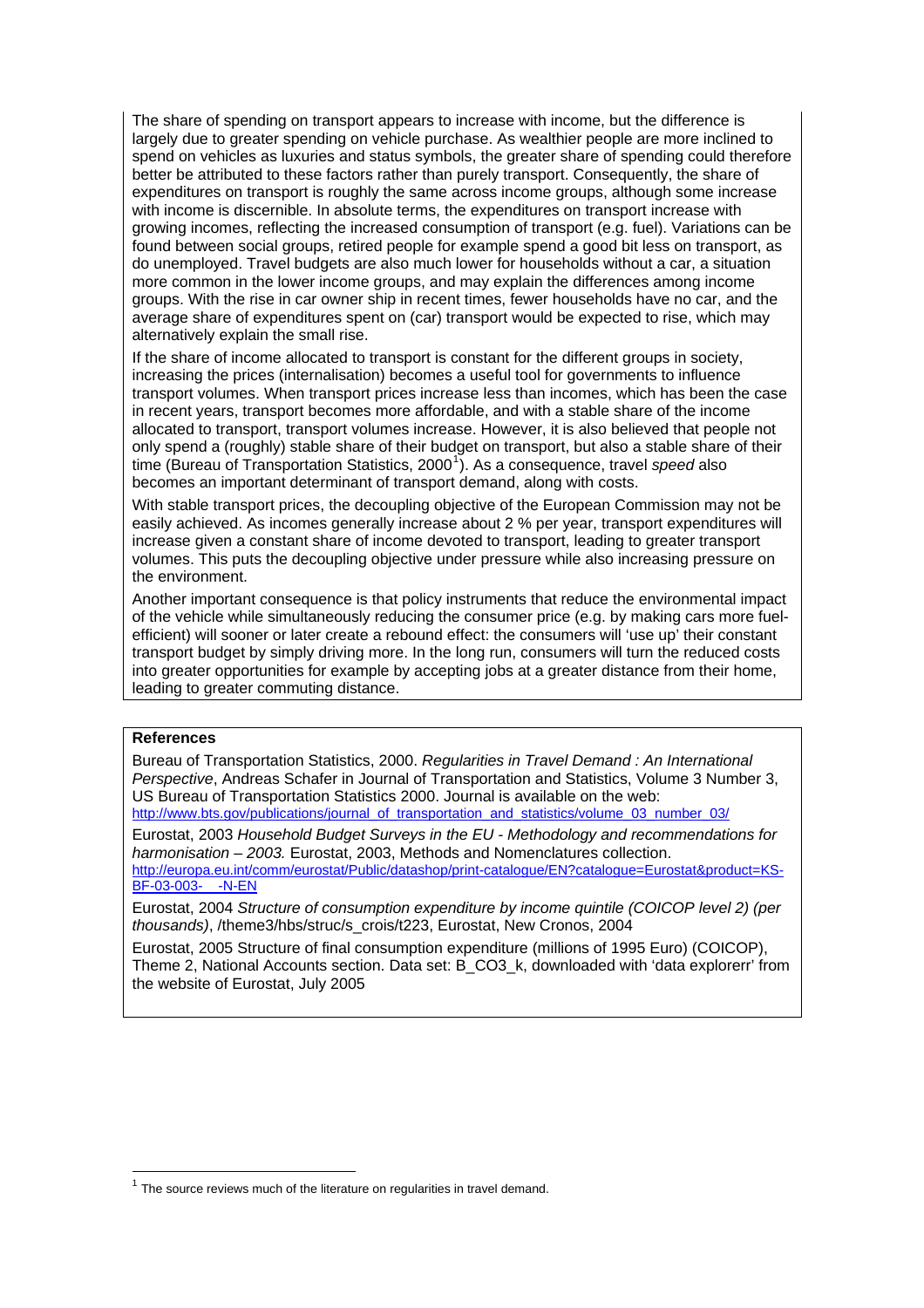## **Data**

| Country                      | 1970 | 1975 | 1980 | 1985 | 1990 | 1995 | 1996 | 1997 | 1998 | 1999 | 2000 | 2001 | 2002 | 2003 |
|------------------------------|------|------|------|------|------|------|------|------|------|------|------|------|------|------|
| Austria                      |      |      | 13,7 | 12,8 | 12,9 | 12,6 | 12,8 | 12,4 | 12,4 | 12,8 | 12,5 | 12,2 | 12,6 |      |
| Belgium                      |      |      |      |      |      | 13,6 | 13,6 | 13,8 | 14,4 | 14,5 | 14,4 | 14,1 | 13,9 |      |
| Cyprus                       |      |      |      |      |      | 14,6 | 14,2 | 14,0 | 15,2 | 17,7 | 14,6 | 14,4 |      |      |
| Germany                      |      |      |      |      |      | 14,2 | 14,4 | 14,5 | 14,8 | 14,9 | 13,8 | 13,6 | 13,6 |      |
| <b>Denmark</b>               | 13,5 | 13,2 | 12,3 | 15,5 | 11,8 | 13,5 | 13,7 | 13,8 | 13,7 | 13,2 | 12,0 | 11,2 | 11,7 | 11,1 |
| Estonia                      |      |      |      |      |      | 8,1  | 10,1 | 9,4  | 9,2  | 8,4  | 7,5  | 7,9  | 8,6  |      |
| Spain                        |      |      |      |      |      | 11,6 | 11,9 | 12,4 | 13,0 | 13,6 | 13,1 | 12,9 | 12,4 |      |
| Finland                      |      | 16,1 | 14,1 | 15,3 | 15,5 | 12,7 | 12,6 | 13,0 | 13,5 | 13,3 | 12,9 | 12,2 | 12,3 | 13,2 |
| France                       |      |      |      |      | 15,5 | 14,6 | 14,8 | 14,3 | 14,6 | 14,9 | 14,8 | 14,9 |      |      |
| Greece                       |      |      |      |      |      | 9,0  | 8,9  | 9,1  | 9,2  | 10,1 | 8,9  | 8,9  | 8,9  |      |
| Ireland                      |      |      |      |      | 11,1 | 11,3 | 11,4 | 11,8 | 11,9 | 11,9 | 12,4 | 11,2 |      |      |
| Iceland                      |      |      |      |      | 12,3 | 11,3 | 12,3 | 13,4 | 13,9 | 14,8 | 14,1 | 11,5 | 11,2 |      |
| Italy                        | 11,1 | 10,7 | 11,5 | 11,4 | 12,3 | 12,3 | 12,1 | 13,1 | 13,1 | 12,8 | 12,6 | 12,4 | 12,2 | 12,4 |
| Lithuania                    |      |      |      |      |      | 7,2  |      |      |      |      |      |      |      |      |
| Latvia                       |      |      |      |      |      | 7,0  | 7,0  | 7,1  | 6,9  | 6,2  | 6,3  |      |      |      |
| Malta                        |      |      |      |      |      |      |      |      |      | 14,6 | 14,4 | 13,8 | 13,1 |      |
| Netherlands                  |      |      |      |      | 12,6 | 12,2 | 12,1 | 12,1 | 12,3 | 12,6 | 12,3 | 12,0 | 12,3 |      |
| Norway                       |      |      | 17,0 | 19,5 | 14,5 | 14,4 | 15,9 | 15,5 | 15,5 | 14,9 | 14,9 |      |      |      |
| Poland                       |      |      |      |      |      | 10,5 |      |      |      |      |      |      |      |      |
| Romania                      |      |      |      |      |      |      |      |      |      | 65,6 |      |      |      |      |
| Sweden                       |      |      |      |      |      | 12,6 | 12,7 | 13,3 | 13,5 | 13,9 | 13,7 | 13,1 | 12,8 |      |
| Slovenia                     |      |      |      |      | 13,7 | 15,6 | 15,8 | 15,5 | 15,1 | 15,9 | 15,1 | 14,3 |      |      |
| Slovak<br>Republic<br>United |      |      |      |      |      |      | 7,8  | 7,6  | 8,5  | 9,1  | 8,7  | 9,8  | 9,7  |      |
| Kingdom                      | 12,3 | 12,9 | 13,8 | 15,0 | 15,3 | 14,2 | 14,3 | 14,6 | 14,7 | 14,6 | 14,3 | 14,6 | 14,4 | 14,5 |

**Table 1: Trends in the share of transport in household expenditures (%)**

Note : The percentages cover share of total expenditures on personal transport vehicles, operation of vehicles, and public and private transport services.

*Source*: Eurostat, 2005

## **Meta data**

Web presentation information

- 1. Abstract / description / teaser: Households appear to spend a stable share of their income on transport.
- 2. Policy issue / question: How do people spend their money on transport? Do people spend a fixed share of their budget on transport?
- 3. EEA dissemination themes: **Transport**
- 4. DPSIR: D

## Technical information

- 5. Data source: All data from Eurostat, New Cronos main: THEME2 Economy and Finance, COICOP3 file:B CO3 k. The file was obtained with the data explorer from the website of Eurostat. transport spending by income group: /theme3/hbs/struc/s\_crois/t223 Data originate from household budget surveys (HBS).
- 6. Description of data: Household Budget Survey data measures expenditures in households as opposed to government or workplace expenditures. Expenditures on company cars,